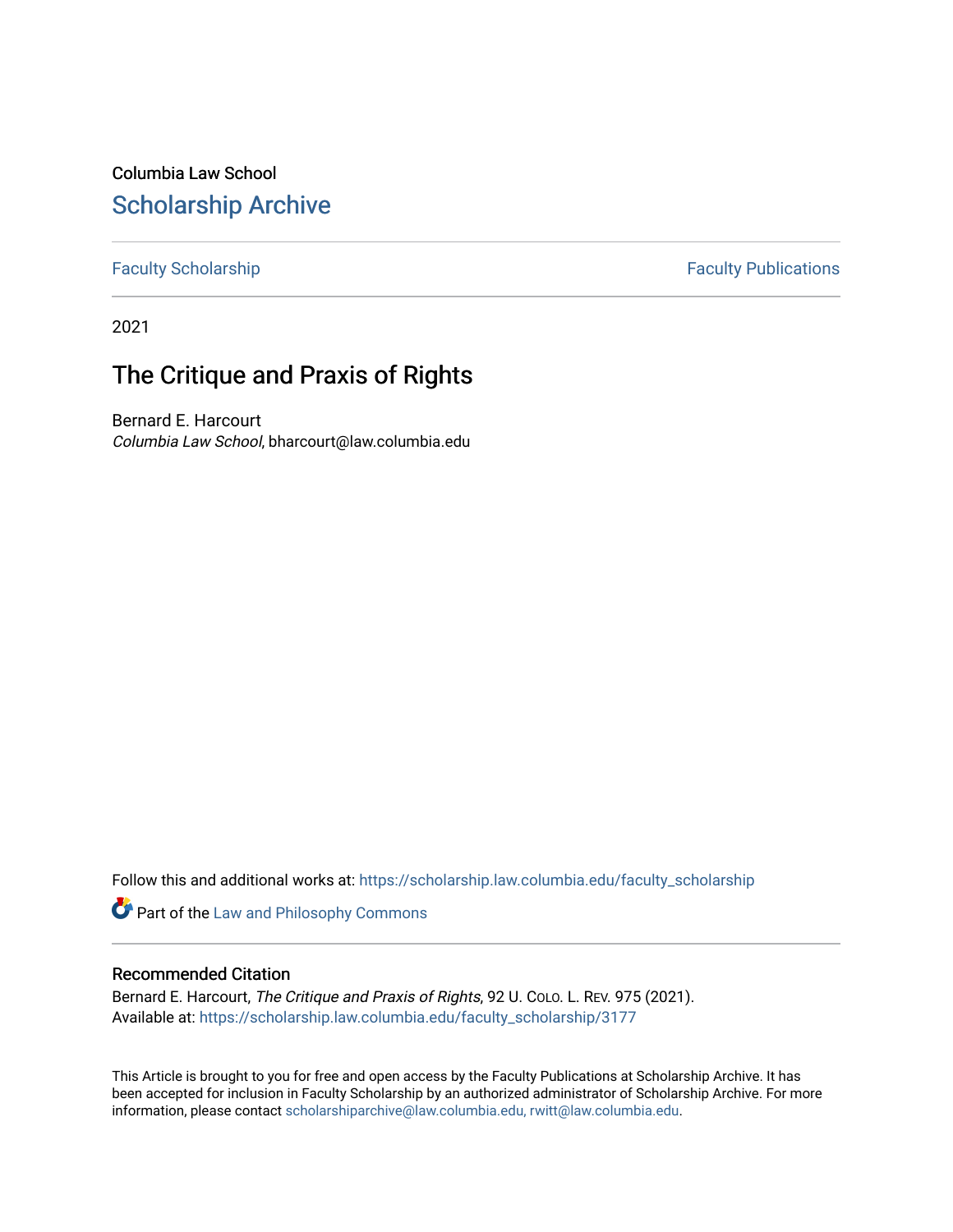## **THE CRITIQUE AND PRAXIS OF RIGHTS**

## BERNARD E. HARCOURT\*

The critique of rights has played a crowning role in critical philosophy. From Hegel to Marx, to Foucault and beyond—Duncan Kennedy, Christoph Menke, the contributors to this Symposium—the critique of rights has always represented an essential and inescapable step in the critique of modern Western society.1 The reason is plain: conceptions of natural rights, human rights, and civil rights have been central to the founding of modern political thought (from Hobbes, Locke, and Wollstonecraft forward), to the birth and flourishing of legal and political liberalism (in Rawls and Habermas), to the establishment of regimes of civil and political rights, and to the institutionalization of international human rights. Rights are the principal foundation for the discourse and practices of Western liberal democracies. Thus, the critique of rights is an indispensable step in challenging the failures of liberal political theory and liberal legalism. Of this, there is little doubt.

The trouble, though, arises in the relation between the critique of rights and critical praxis. The critique of rights often is either too theoretically rigid and autonomous to allow for a constructive dialogue with critical praxis, or too plastic and malleable to engage praxis in a productive way. This problem tends to coincide, on the one hand, with an overly technical philosophical critique of rights, or, on the other hand, with an overly porous juridical critique of rights.

<sup>\*</sup>Columbia University; École des hautes études en sciences sociales. Special thanks to Elizabeth Anker and Justin Desautels-Stein for organizing this symposium.

<sup>1</sup>*. See generally* G.F.W. HEGEL, ELEMENTS OF THE PHILOSOPHY OF RIGHT (Allen W. Wood ed., H.B. Nisbet trans., Cambridge Univ. Press 1991) (1820); Karl Marx, *On the Jewish Question*, *reprinted in* 3 MARX AND ENGELS: COLLECTED WORKS 146 (Lawrence & Wishart eds. 2010); MICHEL FOUCAULT, PENAL THEORIES AND INSTITUTIONS: LECTURES AT THE COLLÈGE DE FRANCE, 1971–1972 (Bernard E. Harcourt ed., 2019); DUNCAN KENNEDY, A CRITIQUE OF ADJUDICATION (FIN DE SIÈCLE) (1998); CHRISTOPH MENKE, CRITIQUE OF RIGHTS (Christopher Turner trans., Polity Press 2020) (2015); ELIZABETH S. ANKER, ON PARADOX: THE CLAIMS OF THEORY (forthcoming); JUSTIN DESAUTELS-STEIN, THE JURISPRUDENCE OF STYLE: A STRUCTURALIST HISTORY OF AMERICAN PRAGMATISM AND LIBERAL LEGAL THOUGHT (2018); Symposium, *The Stakes for Critical Legal Theory* 92 U. COLO. L. REV. 945 (2021).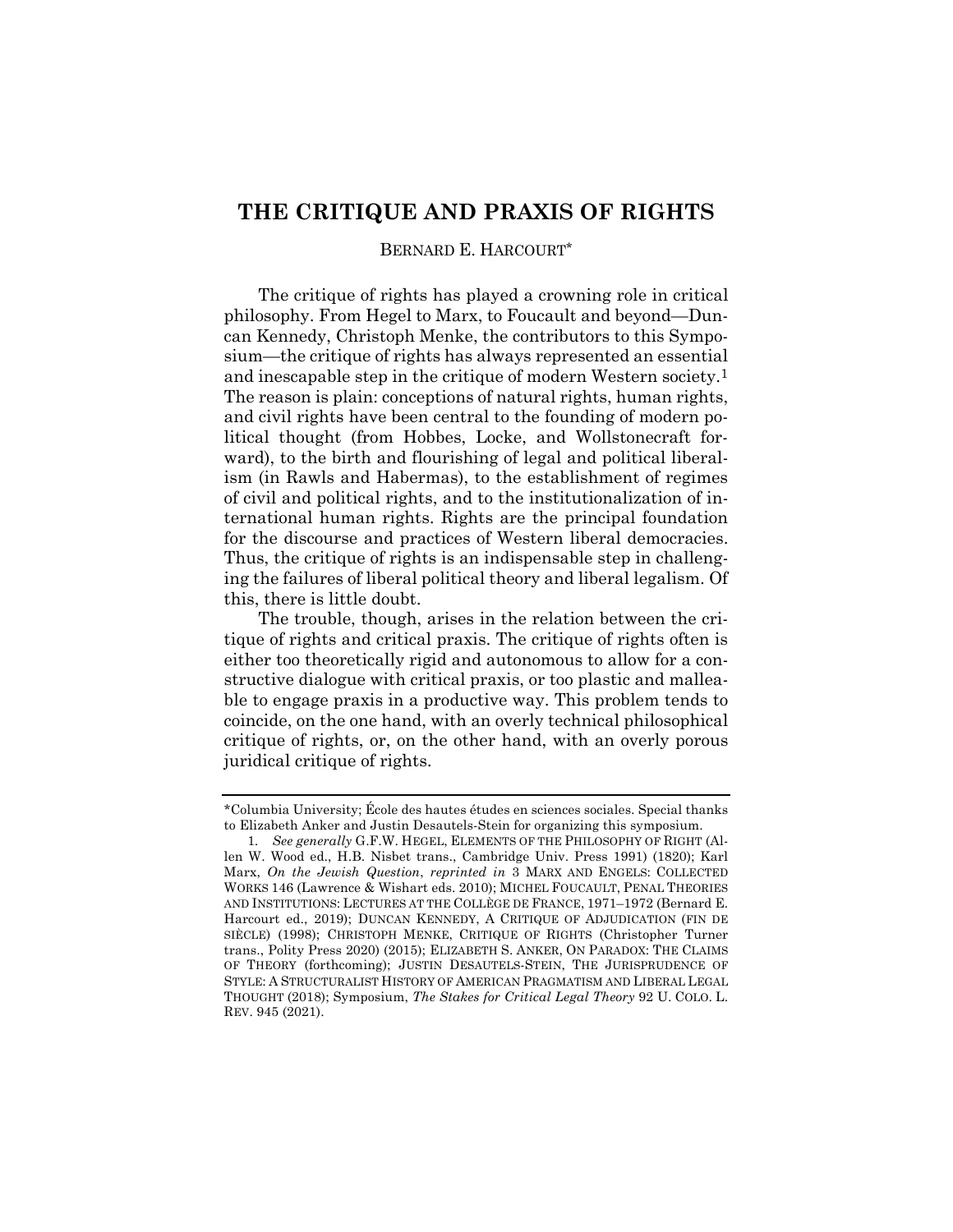At one extreme, an overly technical philosophical critique of rights can lead to theoretical heights that do not leave room for constructive engagement with critical practice. It often produces a critique that is too abstract to be in conversation with more mundane legal struggles. It may result, for instance, in a new conception of rights, even perhaps a "new right" tied to political community, that leaves few, if any, resources for engagement on the real legal terrain structured around individual rights. Or it may produce a conception of law as superstructural, in which case legal interventions become superfluous at best or a hindrance at worst: along these lines, the real struggle for emancipation takes place on the political battlefield beyond legal praxis; even worse, incremental legal improvements may delay or hinder the achievement of genuine social transformation. The overly philosophical critique often makes it difficult or impossible to initiate a productive conversation with critical legal practice.

At the other extreme, an overly porous or plastic juridical critique of rights may result in an instrumental or weaponized conception of rights that offers little purchase for critical legal practice. It may produce an empty or hollow view of rights, in which case the critical theoretical contribution no longer has anything to offer legal practice. Liberal rights become purely rhetorical tools or strategic weapons that can be deployed in court in any manner to achieve a desired political objective; but the critique of rights offers little guidance on how to deploy them. The critique is no longer in conversation with how to craft those rights claims, nor how their deployment will contribute to achieving the broader political objectives. Here, rights become pure tactics. What this calls for, then, is just legal expertise skilled trial or appellate lawyers—who need not even engage in critical theory.

At both extremes, there is a disjuncture between the critique of rights and the critical practice of rights. And for those of us critical theorists who also engage in critical legal practice, this disjuncture is not only problematic—it is unbearable. The gap between critical theory and praxis can be utterly agonizing because there inevitably arise times when critical legal praxis *necessarily entails* deploying individual rights claims within a liberal legal framework. Whether these involve the representation of women or men sentenced to death and awaiting execution on death row, or of men indefinitely detained at Guantanamo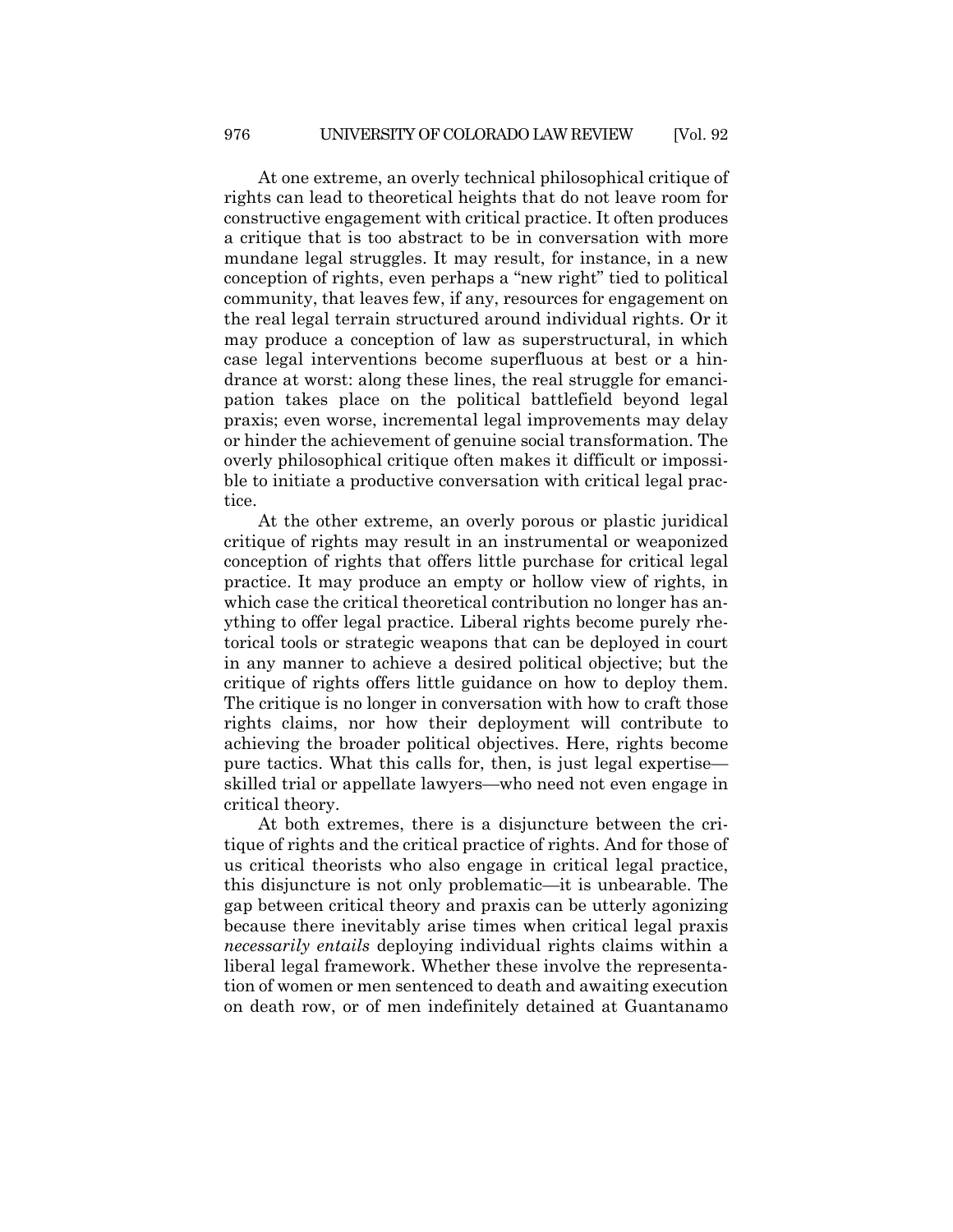Bay, there is often no way to avoid engaging in liberal rights discourse. There is no option but to claim liberal rights. To be sure, the deployment of rights will always take place within the larger context of political struggles and community organizing; but in order for these women and men to stay alive, literally, there is often no choice but to engage in litigation that draws on traditional liberal conceptions of due process and equal rights. There is simply no alternative.

And here, neither the overly philosophical critique that may point toward a new conception of rights or toward abstractions that are untethered from the courtroom, nor the overly juridical critical position that, in the end, turns rights into mere tactics, helps in the actual struggle or advances the cause of justice.

It is for this reason that contemporary critical thought requires a more constant confrontation between *theoria* and *praxis*. The two must nourish each other—and nourish the critical values that have been at the source of critical philosophy since its inception. In effect, the critique of rights must constantly confront and be confronted by critical praxis.

\* \* \*

Let me illustrate this by discussing several cases that I am presently litigating, involving men who are on death row or detained at Guantanamo Bay.

By way of background, it is important to emphasize that their confinement is the product of waves of procedural reforms that have reshaped the rule of law in the United States—from the Antiterrorism and Effective Death Penalty Act of 1996 to the USA PATRIOT Act of 2001. These legal reforms have restructured due process rights, but within the framework of the rule of law. As I argue elsewhere, they do not amount to a state of exception; instead, they have transformed the rule of law in the United States, in a fully legal manner.2 All of the mechanisms (effectively denying habeas review on the merits, permitting indefinite detention) have been implemented *legally* and are *justified* by the federal courts. They have all been made part of the rule of law—not just by a conservative president like George W.

<sup>2</sup>*. See generally* BERNARD E. HARCOURT, THE COUNTERREVOLUTION: HOW OUR GOVERNMENT WENT TO WAR AGAINST ITS OWN CITIZENS 213–32 (2018) (chapter on "A State of Legality").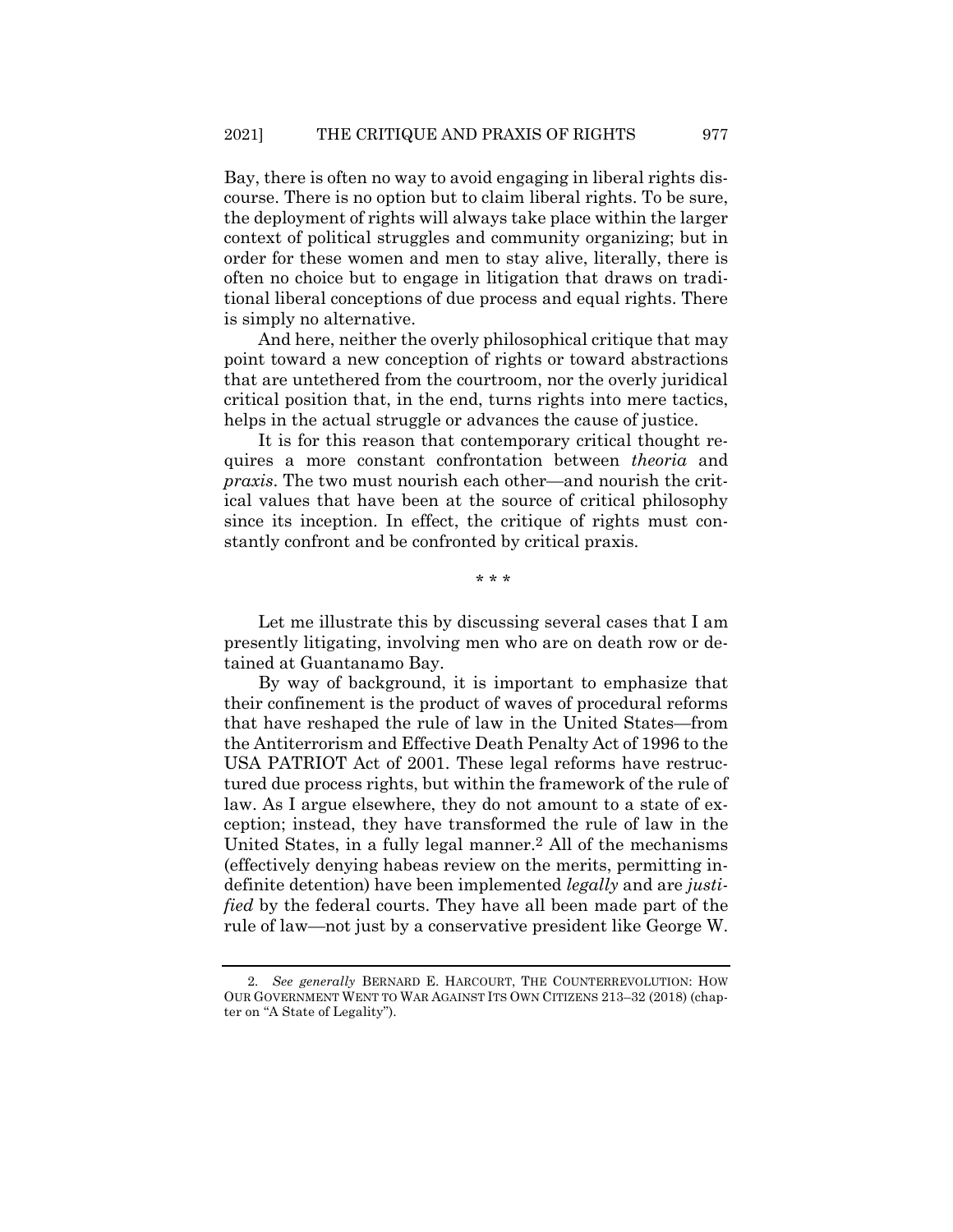Bush, nor a white nationalist president like Donald Trump, but by liberal rule-of-law presidents like Bill Clinton and Barack Obama as well.3

Despite that, the only legal arguments I have on behalf of these men on death row or at Guantanamo Bay rest on claims to individual rights, specifically claims to due process of law, the right to have one's case heard and considered by a tribunal; or claims to rights guaranteed by the Suspension Clause, the right not to have the ancient writ of habeas corpus withdrawn arbitrarily; or claims to the right to effective assistance of counsel under the Sixth Amendment, and so on.

From a critical theoretic perspective, then, the pressing question is how the critique of rights can enter into dialogue with the demands of such litigation. How can the critique of rights enrich critical legal praxis? If the answer ultimately boils down to: "Well, rights are just tactics, so use the best legal argument you can, knowing that these are just rhetorical tools," then there is no longer any need for critique—just for litigation skill. Alternatively, if the answer is that civil and political rights are of little value compared to true human emancipation, or that we should imagine a new conception of rights that is tied to the broader political community and not the individual, then again, the critique of rights offers no purchase for my political and legal struggles.

The only way forward is to confront critical theory and praxis. Not to apply theory to practice, nor to allow praxis to drive theory, but instead to constantly counter the two in a type of relentless confrontation that, hopefully, nourishes both but does not dictate any directionality from one to the other. This could be described as a dialectical opposition, but without reconciliation—more of a confrontation imagined through the lens of pure negativity, as in Adorno's negative dialectics, yet a negative dialectics that is nevertheless productive (which may well have been a contradiction in terms for Adorno).<sup>4</sup> The important point here is that critical theory should not "guide" praxis, any more than praxis should "dictate" theory. There has to be a constant back-and-forth, so that theory challenges praxis, and

<sup>3</sup>*. Id.* at 10–12.

<sup>4</sup>*. See 7/13: Theodor Adorno,* Negative Dialectics, COLUM. CTR. FOR CONTEMP. CRITICAL THOUGHT (Dec. 18, 2019), http://blogs.law.columbia.edu/critique1313/7-13/ [https://perma.cc/X9QN-GRCS] (presentation by Martin Saar at The Institute for Social Research (Institut für Sozialforschung, IfS)).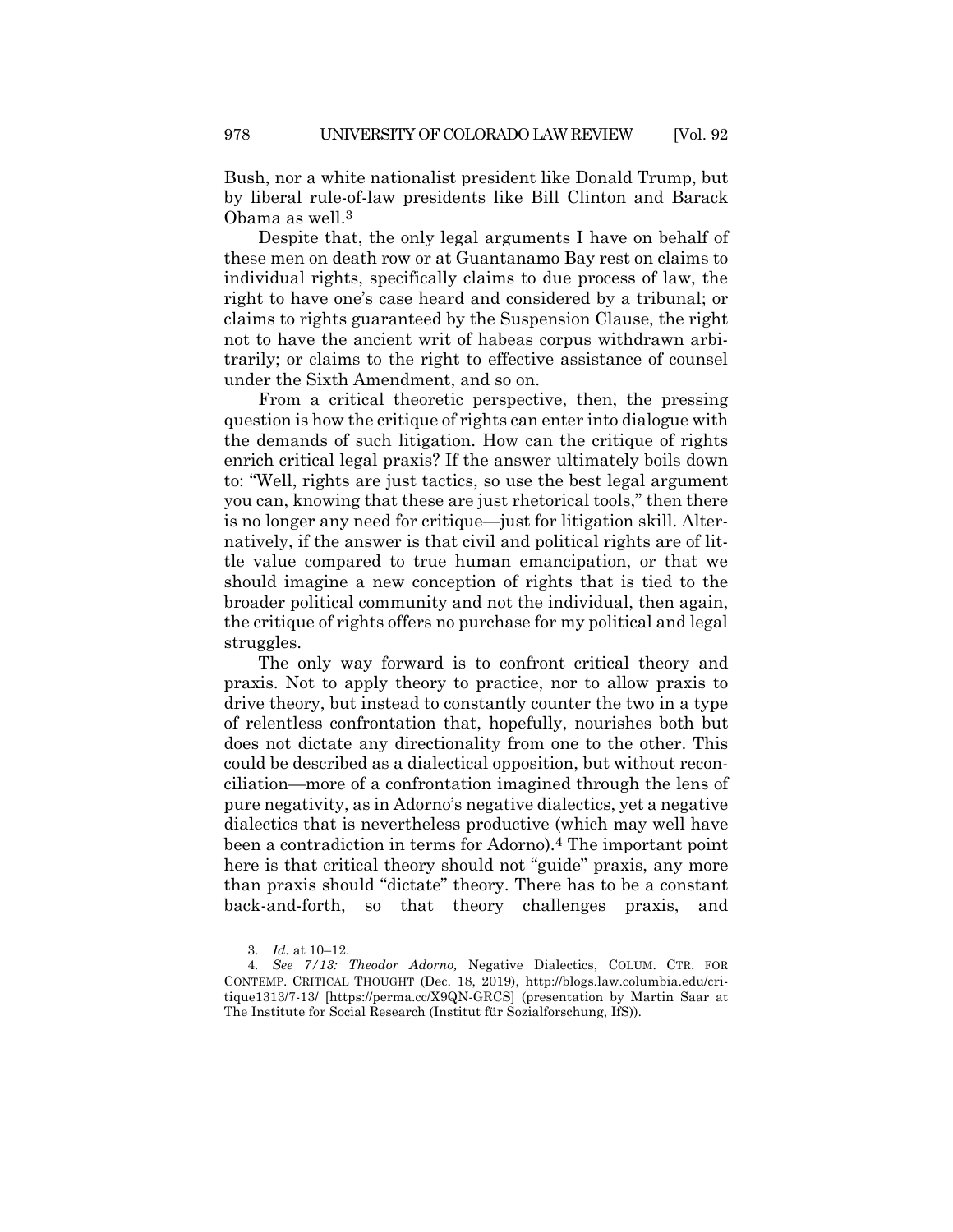simultaneously praxis confronts critical theory—and in that encounter, both are transformed and enriched.

Confrontation, contradiction: this is ultimately the only viable space for the critique and praxis of rights. In my decades representing condemned men in Alabama, I have constantly confronted the contradictions within liberal legalism, never resolving them but ultimately growing and expanding my critical praxis to challenge not just the ineffective assistance of counsel that so often saturates these death cases, but also the broader punitive society that is the condition of possibility of pervasive racial, class, poverty, sexuality, and other injustice. My critical practice has evolved over years, *in confrontation with critical theory*, to the point where today I embrace an abolitionist democracy ambition aimed not only at ending the death penalty in the United States, but also at the larger goal of abolishing our punitive paradigm of governing—of abolishing our punitive society more broadly—and replacing it with a just society.5

\* \* \*

This constant confrontation has led me to reconceptualize my own litigation and deployment of rights discourse through the lens of W.E.B. Du Bois's idea of "abolition democracy." It has opened new pathways to rethink critical practice, even to reimagine legal arguments about individual due process rights.

The framework of abolition democracy, developed in the writings of W.E.B. Du Bois, Angela Davis, and others, seeks to abolish racial injustice and extractive logics in order to instantiate a coöperationist future infused with solidarity, equality, and social justice.<sup>6</sup> Du Bois coined the term "abolition democracy" in

<sup>5.</sup> I develop this at greater length in chapter 18 of my book CRITIQUE & PRAXIS: A CRITICAL PHILOSOPHY OF ILLUSIONS, VALUES, AND ACTION (2020).

<sup>6</sup>*. See generally* W.E.B. DU BOIS, BLACK RECONSTRUCTION IN AMERICA, 1860– 1880 (Free Press 1998) (1935); ANGELA DAVIS, ABOLITION DEMOCRACY: BEYOND EMPIRE, PRISONS, AND TORTURE (2005) [hereinafter DAVIS, ABOLITION DEMOCRACY]; ANGELA DAVIS, ARE PRISONS OBSOLETE? (2003); Dorothy E. Roberts, *Foreword: Abolition Constitutionalism*, 133 HARV. L. REV. 1 (2019); Allegra M. McLeod, *Prison Abolition and Grounded Justice*, 62 UCLA L. REV. 1156 (2015); MARIAME KABA, WE DO THIS 'TIL WE FREE US (Tamara K. Nopper ed., 2021); Rachel Kushner, *Is Prison Necessary? Ruth Wilson Gilmore Might Change Your Mind*, N.Y. TIMES MAG. (Apr. 17, 2019), https://www.nytimes.com/2019/04/17/magazine/prison-abolition-ruth-wilson-gilmore.html [https://perma.cc/5CNM-JDBW]; Amna A. Akbar, *The Left Is Remaking the World*, N.Y. TIMES (July 11, 2020), https://www.nytimes.com/2020/07/11/opinion/sunday/defund-police-cancel-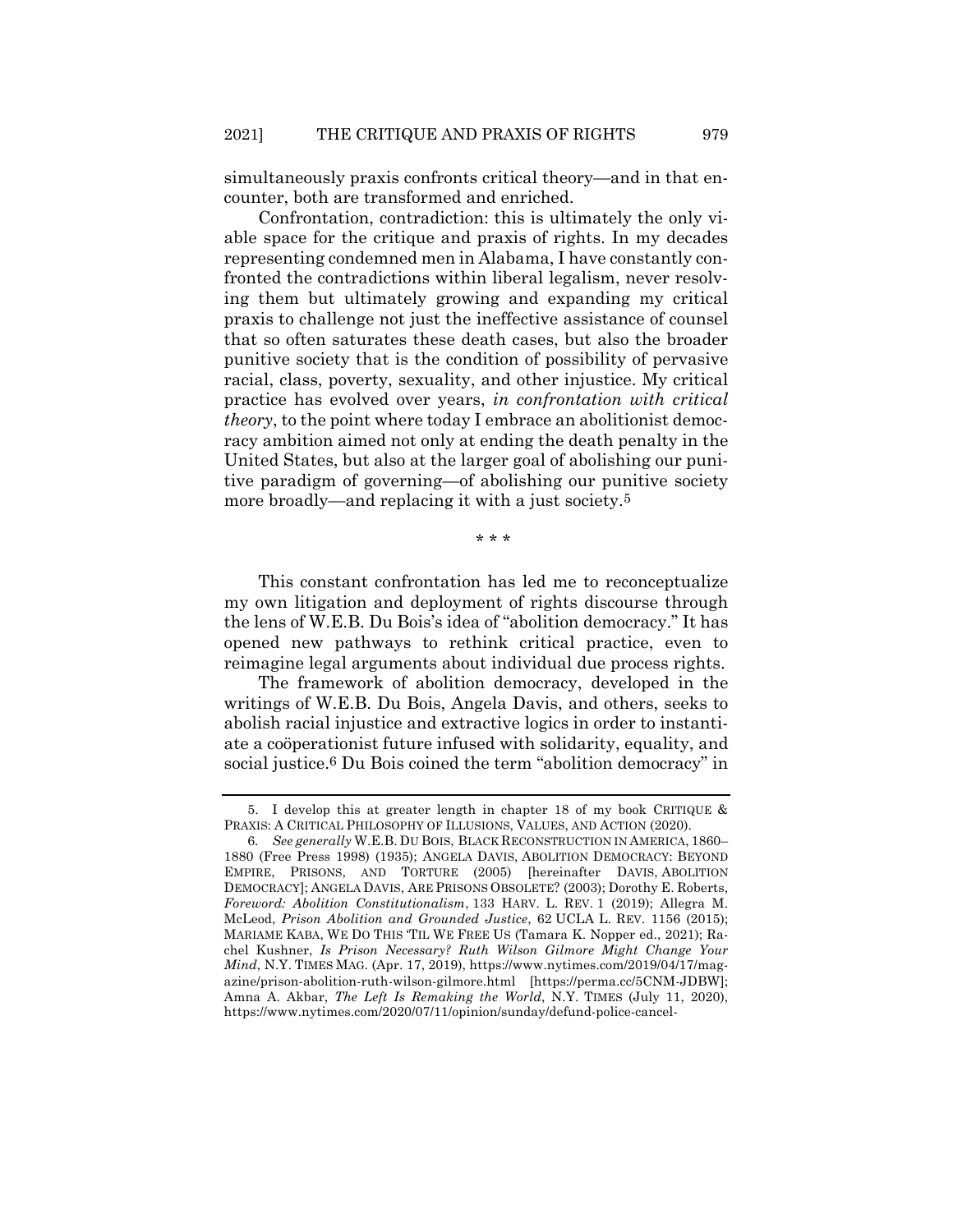his study *Black Reconstruction in America*, published in 1935, to denote the ambition necessary to achieve a racially just society. Du Bois argued that the reconstructive work necessary to achieve a racially just society, begun in 1867, was aborted with the demise of Reconstruction in 1877. The result was that the abolition of slavery was only accomplished in the narrow sense that chattel slavery was ended; but the true ambition of abolition, namely the creation of a racially just society, was never realized. The true ambition required the construction of new institutions, new practices, new social relations that would have afforded freed Black men and women the economic, political, and social capital to live as equal members of society.

The vision of a full and uncompromised reconstruction of American society is what Du Bois called the project of "abolition democracy." That project was thwarted by white resistance and terror during the decade following the end of the Civil War, and ultimately abandoned due to the political compromise of 1876 that resulted in the negotiated election of President Rutherford B. Hayes and the withdrawal of federal troops from the South. As Du Bois and Davis argued, the full ambition of abolition democracy also requires reimagining the economy from the ground up. It entails rethinking the profit motive and the circulation of wealth. In this sense, the ideal of abolition democracy must be understood to include—in addition to the (negative) abolition of institutions of domination and the (positive) creation of new social institutions—the radical transformation of our political economy.

Du Bois demonstrated that the mere abolition of chattel slavery, without the ensuing effort to realize the ambition of abolition democracy, facilitated the reproduction of racial oppression and a slave-like society. With the demise of Reconstruction, the criminal law and its enforcement replaced property law as the key to confining freed Black women and men to a new condition of enslavement through the implementation of Black Codes that imposed severe punishments and labor restrictions on

rent.html [https://perma.cc/ARP2-K9T4]; Alexis Hoag, *Valuing Black Lives: A Case for Ending the Death Penalty*, 51 COLUM. HUM. RTS. L. REV. 985 (2020); Derecka Purnell, *How I Became a Police Abolitionist*, ATLANTIC (July 6, 2020), https://www.theatlantic.com/ideas/archive/2020/07/how-i-became-police-abolitionist/613540/ [https://perma.cc/8RWF-KHGG]; *Abolition Democracy 13/13*, COLUM. CTR. FOR CONTEMP. CRITICAL THOUGHT (Jan. 21, 2021), http://blogs.law.columbia.edu/abolition1313/ [https://perma.cc/PT8W-2NYR].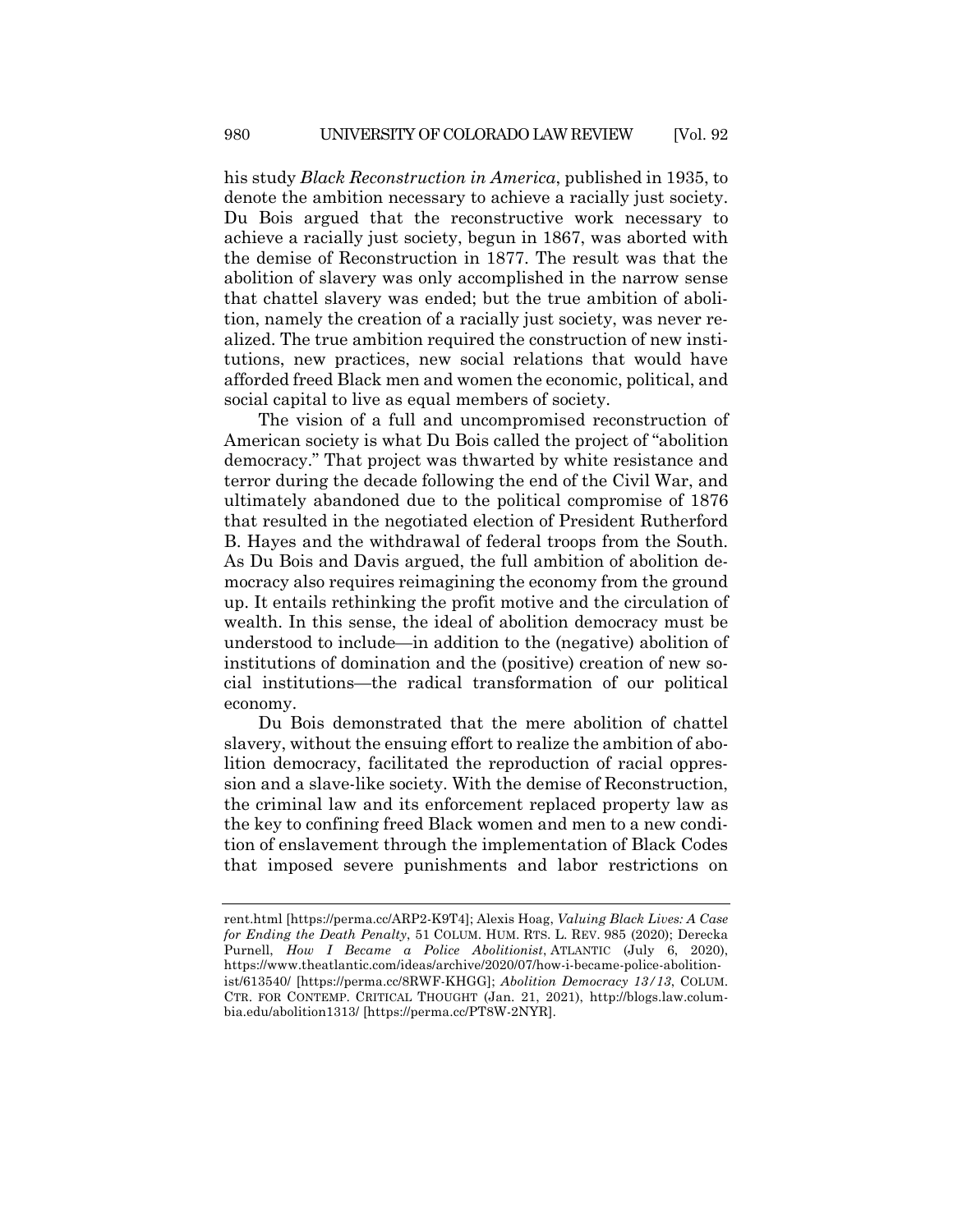African American women and men. Convict leasing and plantation prisons gave birth to new forms of slavery, protected by the exceptions clause to the Thirteenth Amendment.7 "The whole criminal system came to be used as a method of keeping Negroes at work and intimidating them," Du Bois wrote.8 Du Bois added:

In no part of the modern world has there been so open and conscious a traffic in crime for deliberate social degradation and private profit as in the South since slavery. . . . Since 1876 Negroes have been arrested on the slightest provocation and given long sentences or fines which they were compelled to work out. The resulting peonage of criminals extended into every Southern state and led to the most revolting situations.9

The penal law served to transform American slavery into a system of peonage that, in some cases, exceeded the horrors of the Antebellum period. The enforcement of the criminal law reproduced a system of racial injustice in America that continues to the present. As brilliant critical thinkers have demonstrated since the publication of Du Bois's book in 1935—including Angela Davis, Michelle Alexander, Ruth Wilson Gilmore, Mariame Kaba, Dorothy Roberts, Bryan Stevenson, and many more—we live today in the continuing legacy of slavery and its aftermath.10

\* \* \*

The critical framework of abolition democracy not only confronts my own legal representation of men on death row or at Guantanamo—it offers a path to enrich it. I may be limited to

<sup>7.</sup> Roberts, *supra* note 6, at 29, 68–70.

<sup>8.</sup> DU BOIS, *supra* note 6, at 506.

<sup>9</sup>*. Id.* at 698.

<sup>10</sup>*. See, e.g.*, DAVIS, ABOLITION DEMOCRACY, *supra* note 6; MICHELLE ALEXANDER, THE NEW JIM CROW: MASS INCARCERATION IN THE AGE OF COLORBLINDNESS (2010); KABA, *supra* note 6; KUSHNER, *supra* note 6; DOROTHY E. ROBERTS, KILLING THE BLACK BODY: RACE, REPRODUCTION, AND THE MEANING OF LIBERTY 22–55 (1997); Bryan Stevenson, *A Presumption of Guilt*, *in* POLICING THE BLACK MAN 3–30 (Angela J. Davis ed., 2017); KHALIL GIBRAN MUHAMMAD, THE CONDEMNATION OF BLACKNESS: RACE, CRIME, AND THE MAKING OF MODERN URBAN AMERICA (2010); ISABEL WILKERSON, CASTE: THE ORIGINS OF OUR DISCONTENTS (2020); McLeod, *supra* note 6*.*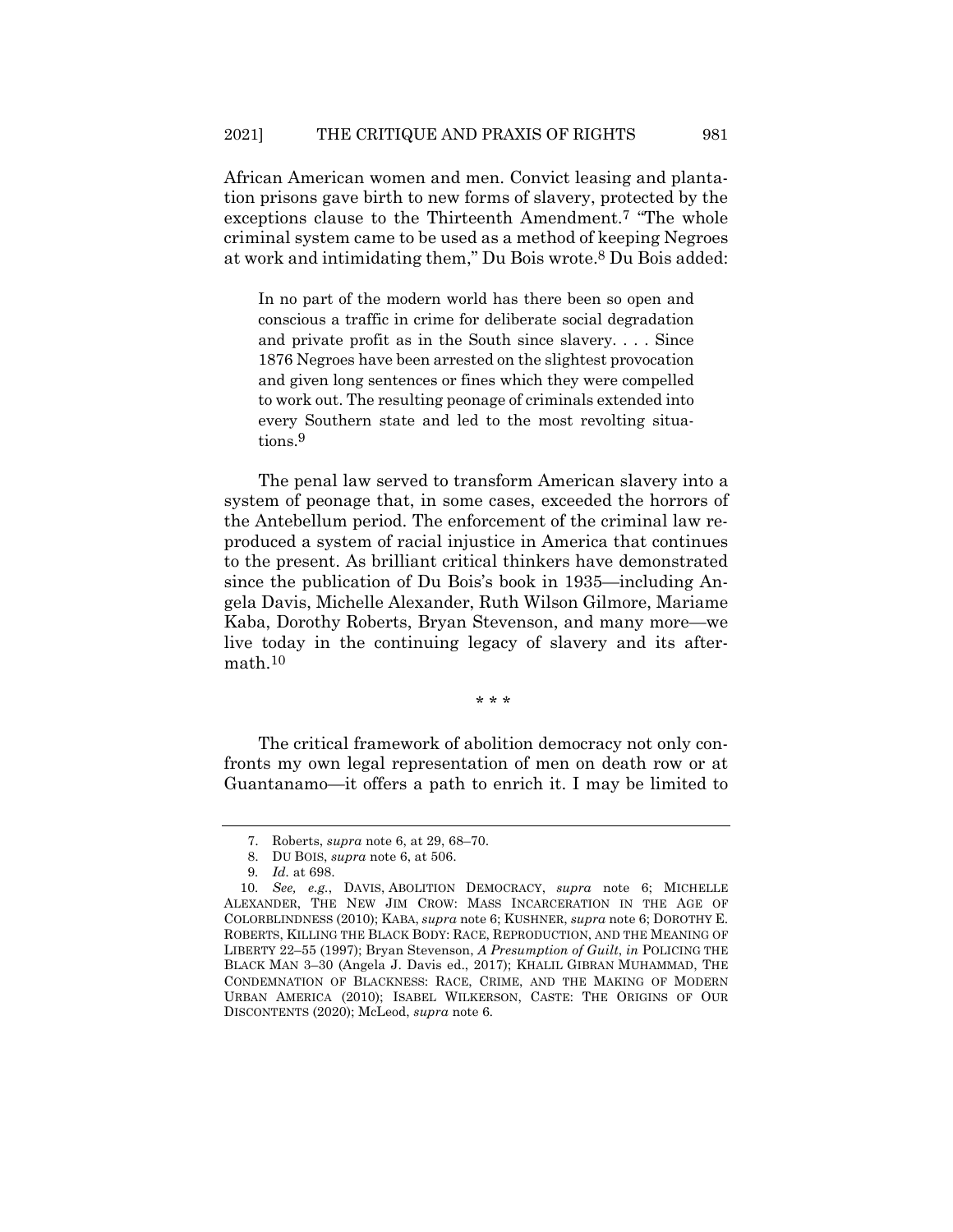arguing in court about individual due process rights, the Suspension Clause, or the right to effective assistance of counsel given the case law and the procedural posture of, say, litigating a stay of execution—but the confrontation with critical theory has deepened and enriched how I can present those legal arguments.

Drawing on Dorothy Roberts's writings on "Abolition Constitutionalism," for instance, it is possible to cast due process rights in a new light, a more historicized light, that places them within a more robust framework of opposition to oppressive forms of punishment.11 In her brilliant work, Roberts offers a new way to conceive of the Reconstruction Amendments and the history of their enactment. Roberts traces a history of the Thirteenth Amendment that demonstrates why the exceptions clause to the prohibition of slavery—"except as a punishment for crime whereof the party shall have been duly convicted"12 should be far more narrowly construed than it has been, and that its history actually provides evidence *for* penal abolition.13 This interpretation has tremendous implications for due process rights more generally, including for the interpretation of the Eighth Amendment prohibition on cruel and unusual punishments incorporated to apply to the states through the Fourteenth Amendment Due Process Clause.

The Reconstruction Amendments, after all, were intended to radically transform the original interpretations of the Bill of Rights. As Roberts uncovers, Senator Charles Sumner originally proposed the Thirteenth Amendment without the exceptions clause;14 and the Republican drafters of the amendment did not believe that the exceptions clause allowed for convict leasing or forced labor.15 The history contradicts the dominant post-Reconstruction readings, which ended up being far more conservative.16 As Roberts writes, "both the abolition constitutionalism that inspired the Thirteenth Amendment and the words and actions of its radical framers suggest we should read the Punishment Clause quite narrowly."17 Roberts adds:

<sup>11</sup>*. See* Roberts, *supra* note 6.

<sup>12.</sup> U.S. CONST. amend. XIII, § 1.

<sup>13.</sup> Roberts, *supra* note 6, at 66.

<sup>14</sup>*. Id.* at 65.

<sup>15</sup>*. Id.* at 67.

<sup>16</sup>*. Id.* at 68.

<sup>17</sup>*. Id.* at 69.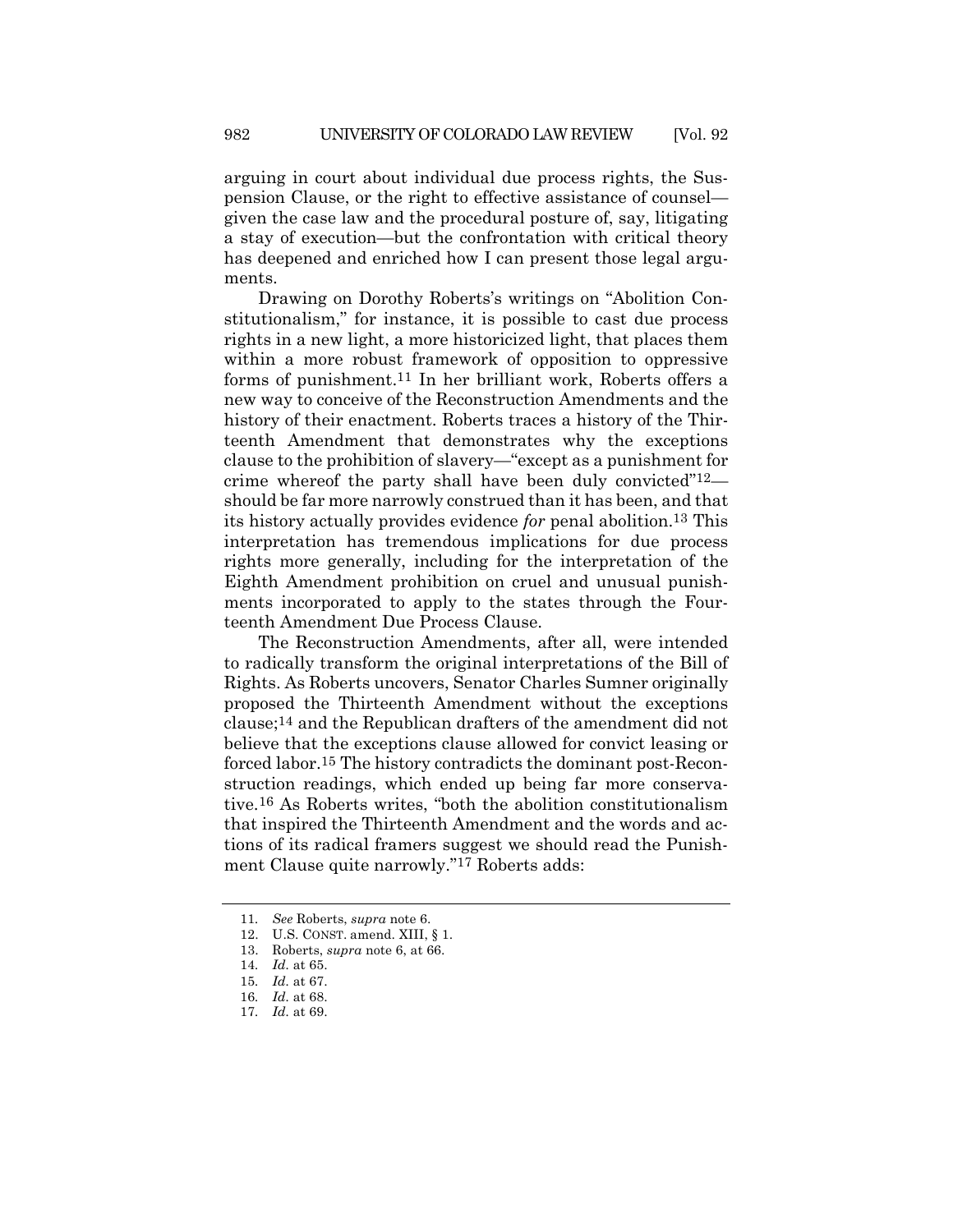[T]he antislavery origins of the Reconstruction Amendments have been obscured by a revisionist historiography that downplays the influence and importance of the abolitionist constitutionalism that preceded the Amendments' passage. Antislavery activists not only chose to fight on constitutional ground, but, in the process, also crafted an alternative reading of the Constitution that proved highly influential for a period of time.18

Today, this reading may also prove highly influential and useful to recast individual due process rights more broadly in habeas corpus litigation. By focusing on the abolition constitutionalism of the antislavery framers, and their larger opposition to punitive excess, it may be possible to reframe the protections afforded by rights to due process and to be free from cruel and unusual punishments.

In her work, Roberts effectively seizes constitutional law discourse and critically marshals it in support of an abolitionist agenda. Rather than cede the ground, Roberts identifies a path forward to use the history of the Reconstruction Amendments toward broader prison abolitionism. This reflects, in an interesting way, the journey that Frederick Douglass himself took during the earlier debates over the "usefulness" of the Constitution—over whether it was a pro-slavery document that could serve no purpose or rather a source of authority for an abolitionist future.19

\* \* \*

Through conflict and friction, and the constant back-andforth between praxis and theory, it may be possible to enrich the critique and praxis of rights. Critical theory cannot just engage in critique or diagnose crises. Critical theory is not just about *Krise und Kritik*. It is also about *critique and praxis*—especially in these times of acute crises. What we need, then, is constant confrontation between the critique and the praxis of rights.

In many ways, this is precisely what we have witnessed in the United States in the wake of the police killings of George Floyd, Breonna Taylor, Carlos Ingram-Lopez, and so many other

<sup>18</sup>*. Id.* at 50 (citation omitted).

<sup>19</sup>*. Id.* at 58–62.